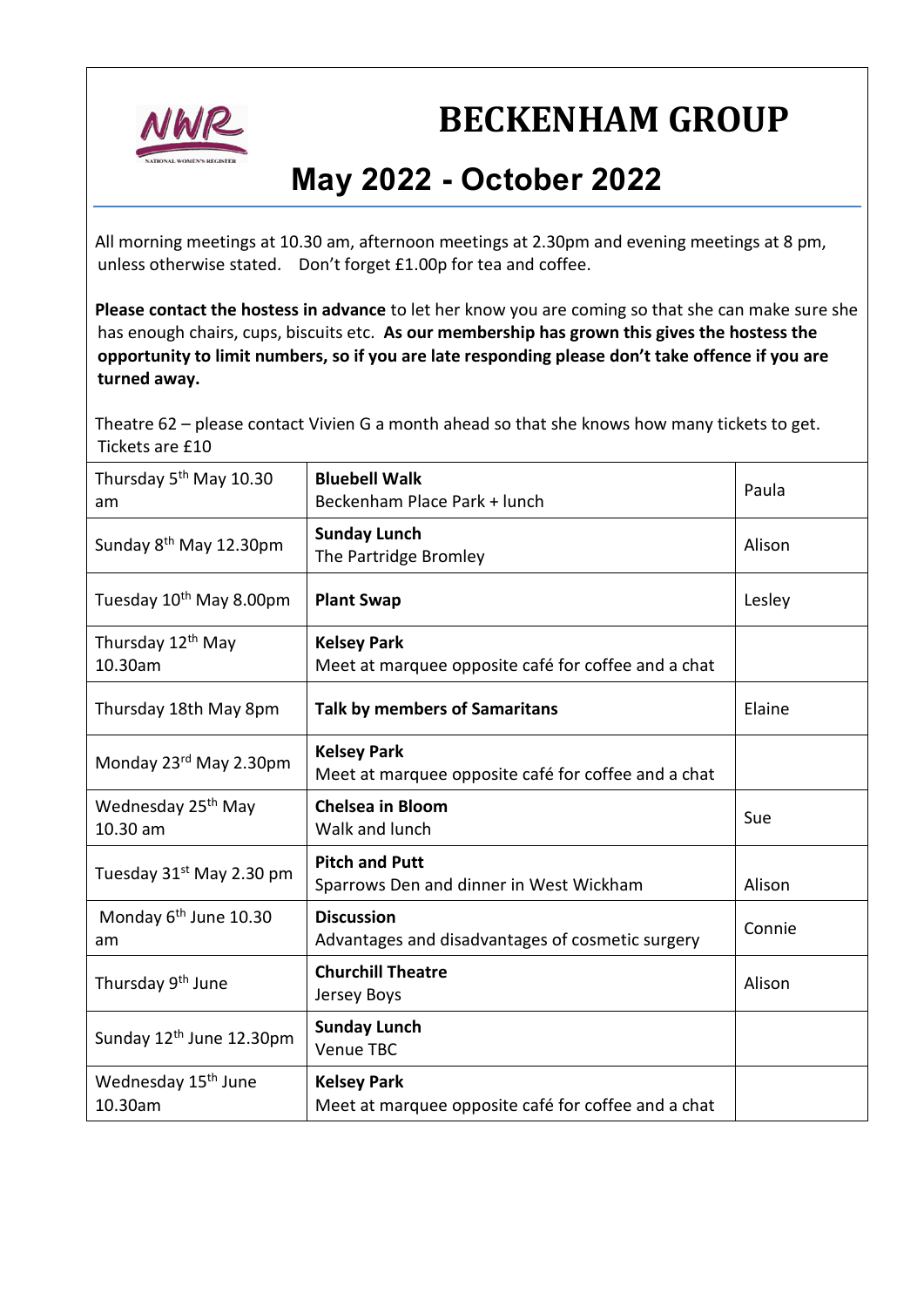| Thursday 16 <sup>th</sup> June 10.00<br>am   | <b>Trip to Brighton</b>                                                                                                                                                                       | Alison   |
|----------------------------------------------|-----------------------------------------------------------------------------------------------------------------------------------------------------------------------------------------------|----------|
| Wednesday 22 <sup>nd</sup> June 2pm          | <b>Jubilee Celebration</b>                                                                                                                                                                    | Rita     |
| Tuesday 28 <sup>th</sup> June 2.30 pm        | <b>Kelsey Park</b><br>Meet at marquee opposite café for coffee and a chat                                                                                                                     |          |
| Thursday 30 <sup>th</sup> June               | Theatre 62<br>Dangerous Corner by J.B.Priestly<br>Robert insists on uncovering the truth about his<br>brother's apparent suicide, but many unpalatable and<br>uncomfortable revelations ensue | Vivien G |
| Friday 1st July 11.15am                      | <b>Guided London Walk</b><br>On the Trail of the River Tyburn<br>2 hour walk<br>£5 per head                                                                                                   | Alison   |
| Thursday 7 <sup>th</sup> July 2pm            | <b>Strawberry Tea</b>                                                                                                                                                                         | Glen     |
| Sunday 10 <sup>th</sup> July 12.30pm         | <b>Sunday Lunch</b><br>Venue tbc                                                                                                                                                              |          |
| Wednesday 13 <sup>th</sup> July 10pm         | <b>Ham House</b>                                                                                                                                                                              | Julia    |
| Friday 15 <sup>th</sup> July 10.30am         | <b>Kelsey Park</b><br>Meet at marquee opposite café for coffee and a chat                                                                                                                     |          |
| Tuesday 19th July 10.30am                    | <b>Discussion</b><br>5 things on my bucket list                                                                                                                                               | Ann      |
| Saturday 23rd July 5pm                       | <b>BBQ</b>                                                                                                                                                                                    | Janet A  |
| Tuesday 26 <sup>th</sup> July 8pm            | <b>Murder Mystery Play reading</b>                                                                                                                                                            | Vivien T |
| Thursday 28 <sup>th</sup> July 2.30pm        | <b>Kelsey Park</b><br>Meet at marquee opposite café for coffee and a chat                                                                                                                     |          |
| Tuesday 2nd <sup>t</sup> August<br>10.30am   | <b>Book swap</b>                                                                                                                                                                              | Marianne |
| Monday 8 <sup>th</sup> August<br>10.30am     | <b>Kelsey Park</b><br>Meet at marquee opposite café for coffee and a chat                                                                                                                     |          |
| Wednesday 10 <sup>th</sup> August<br>10.00am | <b>Emmetts Garden + lunch</b>                                                                                                                                                                 | Alison   |
| Sunday 14 <sup>th</sup> August<br>12.30pm    | <b>Sunday Lunch</b><br>Venue tbc                                                                                                                                                              |          |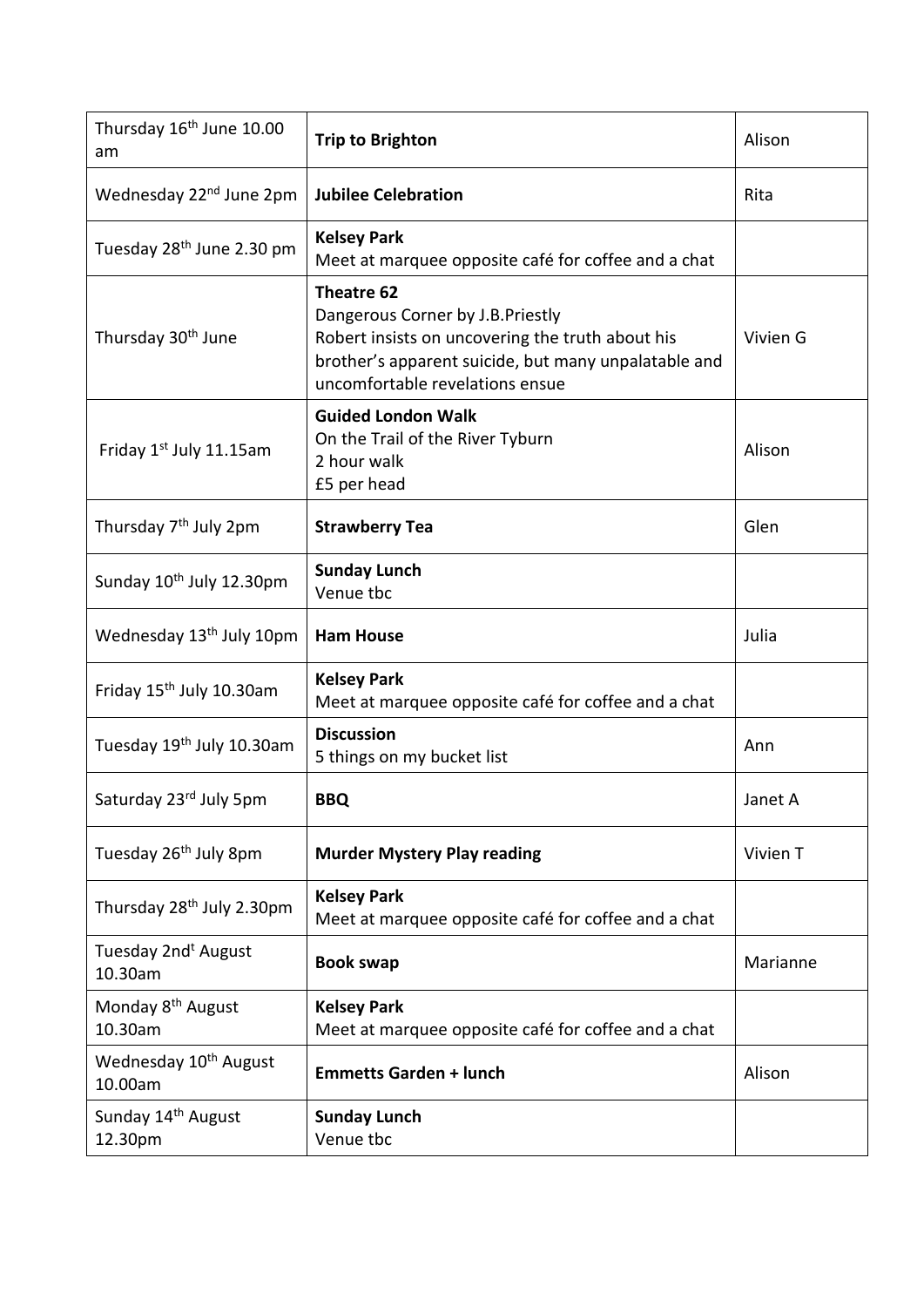| Tuesday 16 <sup>th</sup> August<br>10.00am    | <b>Chelsea Physic Garden</b><br>$+$ lunch                                                                                                                            | Chris    |
|-----------------------------------------------|----------------------------------------------------------------------------------------------------------------------------------------------------------------------|----------|
| Friday 19 <sup>th</sup> August 7.15pm         | <b>Outdoor Cinema Beckenham Place Park</b><br>West Side Story                                                                                                        | Alison   |
| Monday 22 <sup>nd</sup> August<br>2.30pm      | <b>Kelsey Park</b><br>Meet at marquee opposite café for coffee and a chat                                                                                            |          |
| Wednesday 24th August                         | NWR Themed event - America<br>American picnic in the park                                                                                                            | Wendy    |
| Wednesday 31 <sup>st</sup> August<br>10.30pm  | Walk and pub lunch                                                                                                                                                   | Paula    |
| Tuesday 6 <sup>th</sup> September<br>10.30am  | <b>Kelsey Park</b><br>Meet at marquee opposite café for coffee and a chat                                                                                            |          |
| Thursday 8 <sup>th</sup> September<br>10.30am | <b>120 Fenchurch Street</b><br>Rooftop garden and lunch                                                                                                              | Vivien T |
| Tuesday 13 <sup>th</sup> September<br>10am    | <b>Beatrix Potter exhibition</b><br>V&A + Lunch                                                                                                                      | Marianne |
| Sunday 18 <sup>th</sup> September<br>12.30pm  | <b>Sunday Lunch</b><br>Venue tbc                                                                                                                                     |          |
| Wednesday 21st<br>September 2.30pm            | <b>Kelsey Park</b><br>Meet at marquee opposite café for coffee and a chat                                                                                            |          |
| Thursday 22 <sup>nd</sup> September<br>2 pm   | <b>Discussion</b><br>What's the future relevance of the Royal Family?                                                                                                | Laura    |
| Wednesday 28 <sup>th</sup><br>September 8pm   | <b>Planning Meeting</b>                                                                                                                                              | Connie   |
| Tuesday 4th October<br>2.30pm                 | <b>Discussion</b><br>The news item that caught my eye recently                                                                                                       | Sue      |
| Monday 10 <sup>th</sup> October<br>10.30am    | <b>Kelsey Park</b><br>Meet at marquee opposite café for coffee and a chat                                                                                            |          |
| Thursday 13 <sup>th</sup> October<br>8 p.m.   | Theatre 62<br>God of Carnage by Yasmina Reza<br>What happens when 2 sets of parents meet up to deal<br>with the unruly behaviour of their children? A dark<br>comedy | Vivien G |
| Tuesday 18 <sup>th</sup> October<br>10.30am   | <b>Bowling at The Pavilion</b><br>Lunch in Bromley                                                                                                                   | Ann      |
| Sunday 23rd October<br>12.30pm                | <b>Sunday Lunch</b><br>Venue tbc                                                                                                                                     |          |